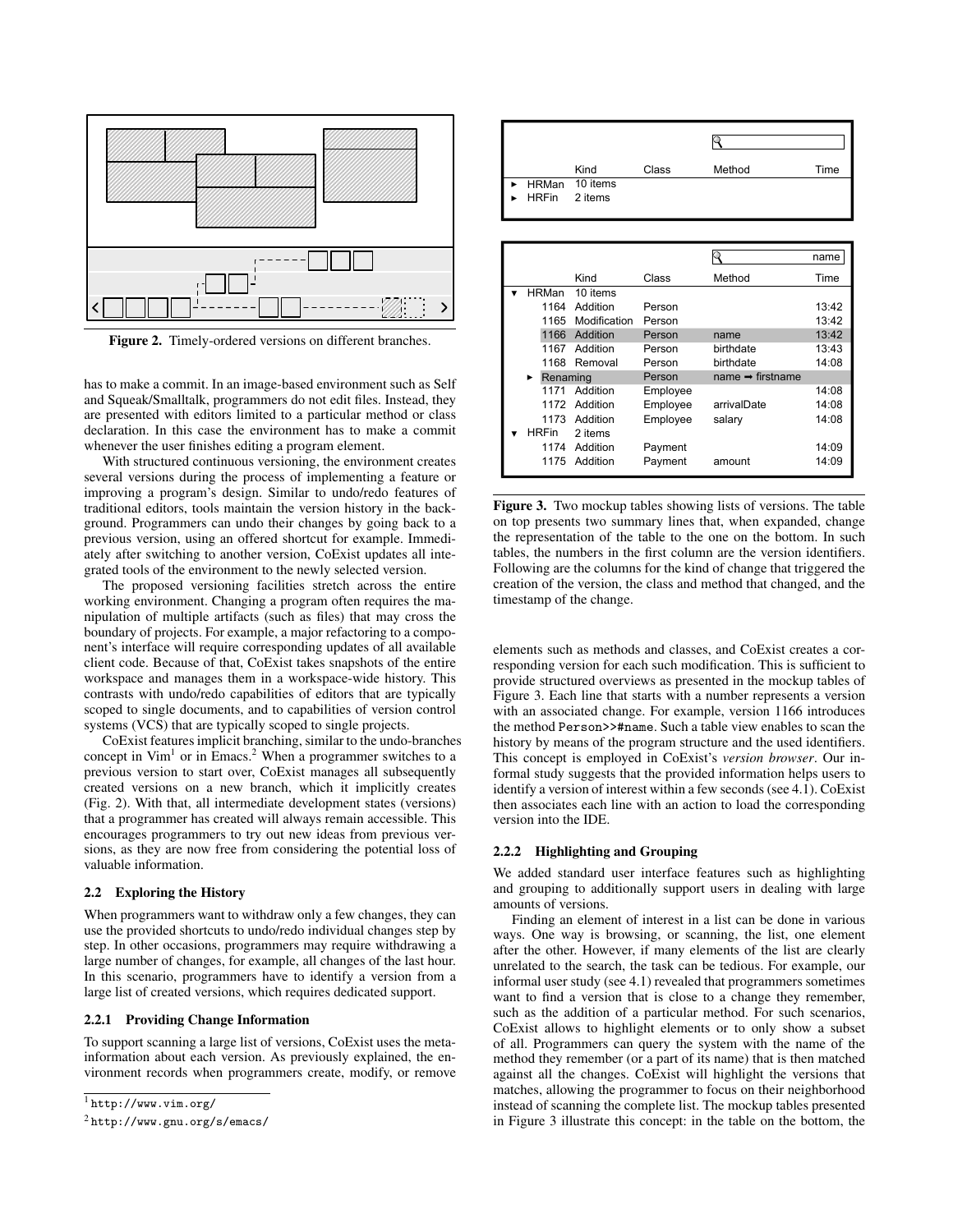

Figure 4. An additional fully-functional working place for a previous version, next to the tools for the current version.

programmer entered 'name' as a query in the text field on the top right to highlight all changes related to the method name.

To increase overview and structure, CoExist's version browser also groups related versions into one summary line. For example, a developer might find it convenient to see the changes at the level of packages instead of a detailed list of all the changes in classes and methods. This is illustrated in Figure 3 where the table on top presents summary groups for consecutive versions that are in the same packages (the packages are HRMan and HRFin in this case). A programmer can expand a group by clicking on the black triangle on the left.

### 2.2.3 Composite Versions

A single interaction in an IDE sometimes causes multiple changes to the source code: for example, applying a refactoring or autoformatting a class will affect multiple methods. While CoExist keeps track of all changes separately, tasks such as finding a version will benefit from summary information about the interaction.

CoExist integrates with other tools of the development environments to get informed about both the beginning and end of automated source code manipulations. CoExist attaches this information to all versions created during the manipulation. Tools leverage this additional meta-information for highlighting and grouping versions as discussed above. Figure 3 illustrates, on the line titled 'Renaming', a composite version for a tool-supported renaming of the method Person>>#name. Programmers can expand the composite version to study the involved changes.

#### 2.2.4 Testing

Many software systems are associated with automatic test suites such as unit tests. If they are present, CoExist attaches their results as additional meta-information to support finding a version according to test results. We discuss this in detail in Section 2.4.

### 2.3 Recovering Knowledge (by Juxtaposing Versions)

Structured continuous versioning allows for tool support to recover knowledge from previous development states. CoExist includes such dedicated support by providing immediate access to previously created versions.

CoExist provides dedicated support for recovering knowledge from previous versions by enabling programmers to work with multiple versions of the program next to each other. Programmers can create an additional *working environment* (see Figure 4) for any version of interest. Such additional environments are fully functional: they support browsing and modifying source code, running programs, and debugging.

Juxtaposing snapshots allows programmers to recover knowledge from a previous state of development. For example, programmers might be in the middle of a refactoring and realize that their understanding of the system, as it was, is either wrong or insufficient. With the mere push of a button, they can open an additional *working environment* for a previous version of the system. Using this second environment, programmers can study both source code and run-time behavior of the previous version. This supports closing knowledge gaps and getting an in-depth understanding on how the system's parts worked together previously. The possibility to open an additional working environment with little effort allows for recovering knowledge while preserving the current environment and its setup. All tools (or views) can remain open. Programmers have always full access to the current version and can easily continue working.

When users request an additional working environment, CoExist tries to replicate the currently active context. It detects the active tool, and asks the new environment to open the same tool. Thereby, this new instance is requested to present the "same" content as the original instance if possible.<sup>3</sup>

The support for juxtaposing program versions also supports examining differences of alternative solutions for a particular problem, for example, the respective benefits and drawbacks of different possibilities to decouple various aspects from another. The proposed concepts are also useful to perform a smaller task, such as fixing a bug, in parallel to another task. Programmers can fix the bug on a stable version by opening an additional environment, so that they can preserve the current setup. Current VCS such as git offer to save the current unfinished work and go back to a previously committed state to study or modify it. This approach unfortunately requires that a commit has been done for the state of interest. Moreover, these VCS do not let programmers rapidly juxtapose multiple versions in the same environment.

### 2.4 Fine-grained Back-in-Time Impact Analysis

Best practice suggests to run tests regularly during development. Employing this practice helps minimizing the set of recent changes that can cause a newly introduced bug. However, programmers might want to ignore this practice and defer quality considerations in favor of focusing on trying out ideas, for example. This will consequently increase the set of changes that can be the cause of a later observed problem.

CoExist provides dedicated support for reducing this set of problem candidates. It allows for analyzing the impact of every individual change with respect to unit tests whenever it is convenient for the programmer. The infrastructure of CoExist allows for continuously running tests and collecting results for every individual version. It also allows for running a particular, potentially new, test on previously created program versions.

CoExist provides infrastructure to perform background computations on every created version. CoExist records test results for further inspection and links these results to the corresponding versions. The test results are visually prepared to further help programmers find a version of interest in a list of many versions. For example, visualizations report the test status across all changes and highlight changes that caused tests to fail or changes that made some tests pass.

Collecting test results and preparing them visually supports deferred quality assessment. Such a visualization can considerably help reducing the set of changes that might be the cause of a recently observed failure. While working on a major task some early changes might make some tests fail, later changes might make some of them pass again, and more recent changes might be the cause for additional problems. The visually prepared information

<sup>&</sup>lt;sup>3</sup> We started to investigate this replication approach for debuggers. Replicating a debugger involves adapting its stack to a different source code which is difficult and might even be impossible in some circumstances. Nevertheless, we managed to have the replication work for simple scenarios.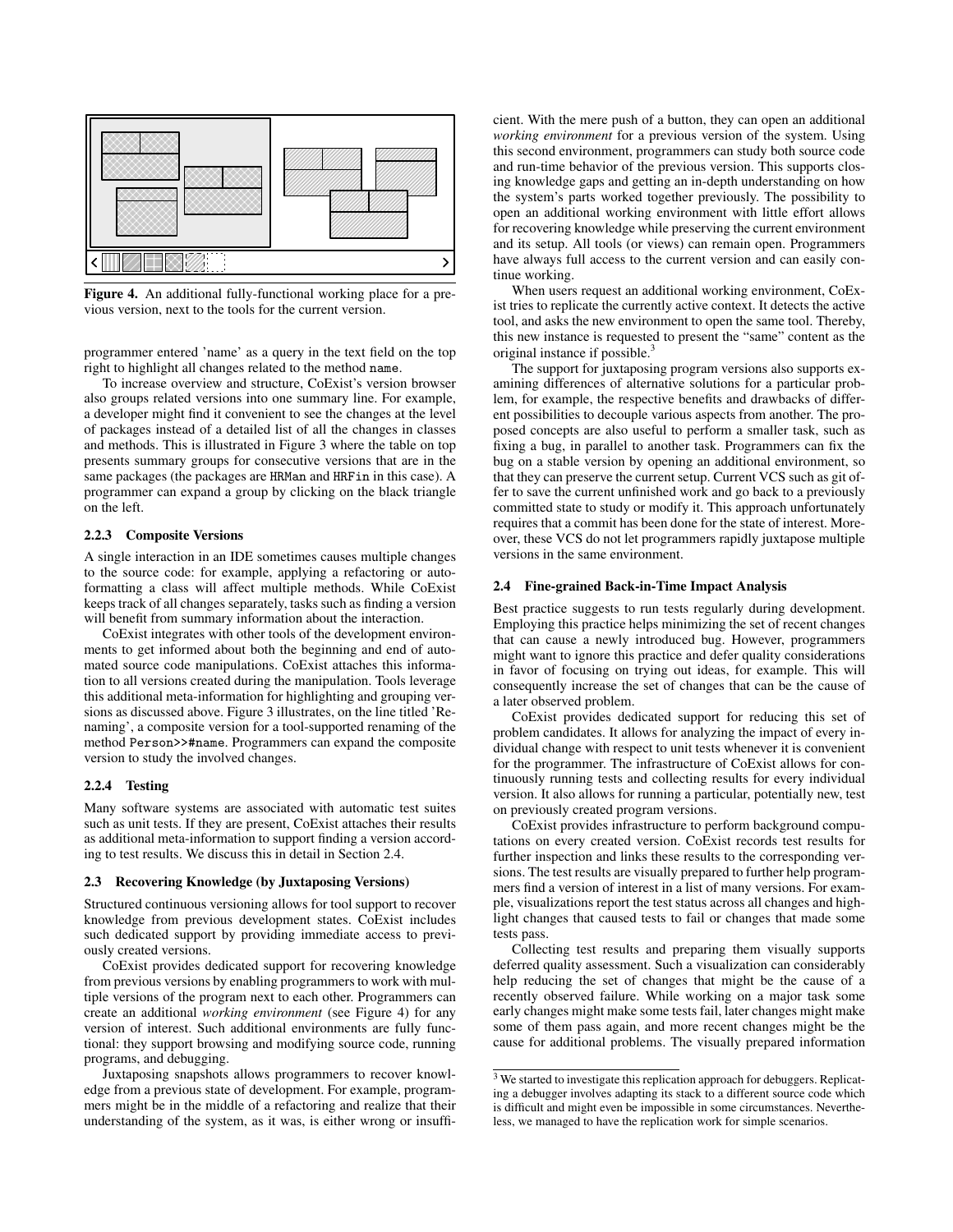enables to understand the impact of individual changes with respect to test results.

CoExist also allows for running tests (and performing other computations) on previously created versions on-demand. This is useful when programmers want to avoid running the entire test suite for each newly created version, because this might take too long or might consume too many resources. However, running all tests late in the process can reveal problems that an early change has introduced. CoExist supports programmers in localize this change by running the failing tests on all previous versions (or a subset of them). This allows for finding the change that initially caused the test to fail with little effort.

This concept of performing computations on previous versions also presents advantages for other scenarios. For example, when programmers implement a unit test after implementing the corresponding feature, they can still check whether all of the changes have been necessary to make the test pass. Therefore, they can run the test on previous versions and inspect test results. Another scenario involves the desire to reproduce a recently observed problem that was absent in previous versions of the system but for which no tests exist. CoExist provides additional support for such scenarios where the source code of newly written tests does not exist in previous versions of interest. For such scenarios, the back-intime analysis involves an additional step: CoExist first applies the changes that represent the newly written tests to the version where the tests need to be executed. Then, CoExist executes the tests, collects the results, and presents them. This feature is somewhat similar to "git-bisect". CoExist advances "git-bisect" by integrating it into the working environment and by preserving access to all intermediate versions between two explicit commits.

### 2.5 Re-Assembling Changes

Programmers often perform mutual independent modifications during one task. Still, they might want to share these modifications separately. CoExist provides dedicated support for this need and allows for re-assembling changes into incremental improvements, to be shared with a regular VCS.

The support for re-assembling changes is based on the ability to select and re-apply individual changes to any version. CoExist associates with each version the change that caused its creation. Programmers can then apply such a change to a different version, thereby creating a new version. This approach is commonly referred to as *cherry picking*. As for all versions, programmers can explore this version in an additional environment, inspect test results, run the application and conduct acceptance tests.

The support for cherry picking enables programmers to extract incremental improvements that are spread over a set of many changes. Consider for example that a task has involved a refactoring that the programmer must manage and share as a separate improvement. Programmers can first have a look at the list of all versions to identify both the individual changes that constitute the refactoring and the version from which the main task started. Programmers can then apply the refactoring changes to this initial version which will implicitly create a new branch. If programmers consider this branch a meaningful increment, they can share it with other programmers by pushing it to the used VCS. The proposed support for cherry picking can also help programmers to correct problems in isolation of others changes and to clean the source code from remaining glitches, such as debugging instructions. Using the interactive mode of the "git-add" command can help programmers extracting small commits out of many changes. Our approach improves on this command by proposing the selection of changes to commit based on structured elements ordered by time of change instead of selecting lines ordered by their position in a file. Moreover, our approach makes it easy to test a resulting source code prior to committing it.

*In summary,* CoExist relies on the idea of continuous versioning: any change made to the system triggers the creation of a new version storing the change as well as a complete snapshot of the current system. Because this approach creates many versions, we propose dedicated tools to help finding a version of interest quickly. Programmers can study the source code and behavior of these versions independently or in parallel for example to recover knowledge about a previous state of the system. In addition to that, CoExist reduces the effort needed for starting over from a previous state of development if necessary. Contrary to version control systems our approach copes with scenarios where snapshots have not been explicitly made by the programmer and where changes can affect multiple projects. CoExist also makes it easier to locate the cause of failures by running tests continuously and by allowing programmers to run any test, including new ones, one previous versions. Programmers can apply the changes associated to versions to already existing versions, which implicitly creates new branches and allows programmers to test and share in isolation.

## 3. Implementation

We have implemented CoExist in a Squeak/Smalltalk environment. First we briefly introduce the Squeak environment, and then show an overview of the offered tools. We finally give some details on how CoExist provides the developer immediate and full access to any version.

### 3.1 Extending the Squeak Environment

Squeak is an open-source implementation of Smalltalk. Like other Smalltalks, Squeak provides a development environment where programmers can open, move, and close windows, much like a desktop operating system (multi-window paradigm). Squeak is a "living" system: any system under development (and Squeak itself) is always running and can be modified without being stopped. This results in meta-objects representing the source code (such as classes and methods) being always available and changeable by the programmer. The Squeak environment automatically updates these meta-objects when the programmers modify their source code, for example when a method is changed. After updating the metaobjects Squeak fires an event that contains detailed information about the change, such as the name of the method that was changed and its previous implementation. Our implementation makes use of this event mechanism. When CoExist receives a change event, it creates a version and attaches the change information from the notification to the new version. Recording change information like this might require additional effort in IDEs that miss fine-grained change notifications.

CoExist provides two complementary interfaces to browse the versions resulting from a programmer's activity (both shown in Figure 5):

*The version browser* is CoExist's implementation of the mockup table presented in Figure 3. The main differences with the mockup are the presence of 2 columns for unit test results, a screenshot of the Squeak environment as it was when the selected version was created (top-right), and three panes giving more details about the version: the first displays the change associated to the version, the second lists all changes between the selected version and the current one, and the third gives details about the change selected in the second pane. For each version, the user can request a context menu, which provides various commands such as going back/forward to the associated version, juxtaposing the version with the current one, or applying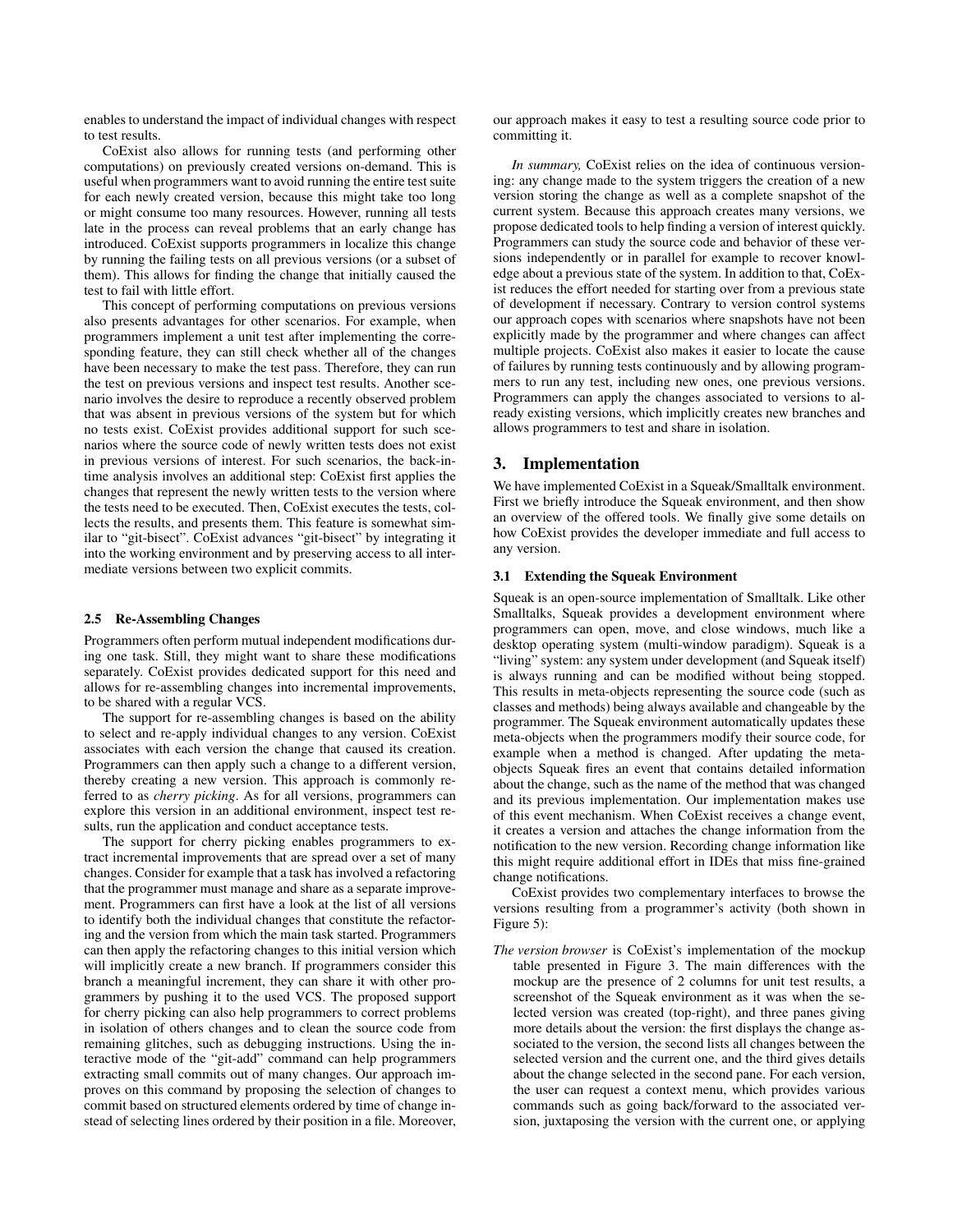

Figure 6. Hovering above version items shows the change.



Figure 7. Context menu for one item, or a selection of items (with white background). The version browser provides a similar context menu.



Figure 8. CoExist shares the meta-objects of the development environment between snapshots. The (extract of) snapshots 1171 and 1172 presented here are the same as those of the mockup tables of Figure 3.

the associated change to the current code base (or any version the programmer selects).

*The version bar* shown at the bottom of Figures 5 provides a condensed view of the recent versions. Contrary to the version browser, the version bar is always visible and ready to use by the programmer. However, it presents much less information compared to the browser, which makes it harder to find a version of interest. Each button on the bar represents a version and shows the result of the unit tests. Hovering over such a button displays a tooltip presenting the originating change (as in the second pane of the version browser). Clicking on a button reveals a menu with actions similar to the contextual menu of the version browser.

To provide integrated access to different program versions, we employed Squeak's window metaphor. When the user requests to explore a previous version, CoExist opens a dedicated window inside the environment within which all tools will display code for that particular version. Such inner world windows support browsing and modifying source code, running programs, and debugging.

#### 3.2 Snapshotting and Sharing in Squeak

During the implementation and evaluations of CoExist we understood that, for CoExist to be useful, it has to provide both *immediate* and *full access* to any version of interest. *Immediate access* implies that it should be easy to get the desired information, and that the information is provided fast. According to recommendations such as in [18, Ch. 10], CoExist needs to fullfil user requests that are common in not more than *two seconds*. If programmers have to wait too long to get access to a version they might refrain from applying the proposed approach. *Full access* to any version refers to the idea that programmers should be able to explore, modify, run, and debug any program version.

To provide immediate and full access, we use snapshotting and sharing techniques, similar to many VCS. A snapshot is a data structure that stores the state of a system at a particular point in time. As with many VCS, CoExist snapshots the state of the system under development to avoid applying changes before being able to present a version to the programmer. To limit memory consumption, CoExist takes care of sharing as much of the data structure as possible between snapshots.

CoExist improves responsiveness of the development environment by also snapshotting the meta-objects of the environment. Immediate access to a version's source code is important but insufficient if the development environment takes a long time compiling all this source code and refreshing its internal state. To provide immediate access to any version, CoExist not only snapshots and shares the source code but also all the meta-objects (such as classes and compiled methods) of the Squeak environment. Figure 8 shows that each snapshot contains a dictionary which associates all class meta-objects to their names. Each class meta-object references all its compiled method meta-objects. In Figure 8, version 1172 introduces the #arrivalDate method in the class Employee (see Figure 3) which results in the duplication of the class Employee whereas all other classes (such as the class Person) of the system can be shared with version 1171. This means, we turned Squeak's data structure for managing meta-objects<sup>4</sup> into a kind of a purely functional data structure (persistent data structure) [13].

As Squeak notifies about a change only after updating corresponding meta-objects, the Squeak development tools edit copies of snapshots with no sharing. We call these copies of snapshots with no sharing *working copies*.

To maximize sharing of method meta-objects, CoExist adapts Squeak to defer the binding of class names to class meta-objects. In Squeak, class names in method source code are bound at compile time to their corresponding class meta-object. To maximize sharing among compiled methods, CoExist adapts the Squeak Virtual Machine to bind at run-time class names to their corresponding metaobjects in the current version. We show in the next section that this run-time binding does not prevent CoExist from providing good performances.

<sup>4</sup> Meta-objects refers to the set of all class objects, which are hold in the *SystemDictionary*, and all contained compiled method objects, which also know the respective source code.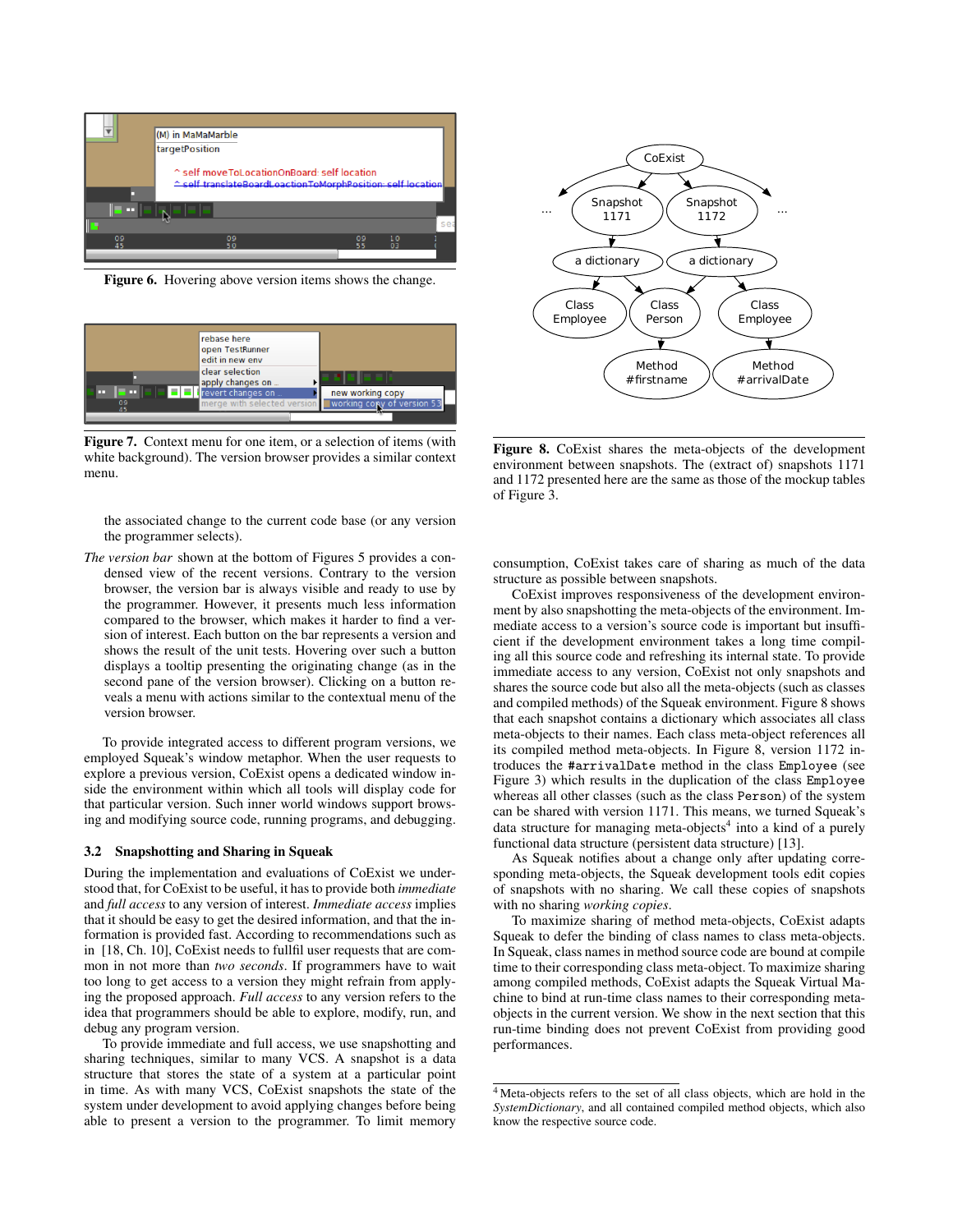| <b>OOO</b><br><b>Continuous Versions Browser</b> |                                  |                                                                  |                  |           |                                         |                                                                                                                                                                                                                                                                                                                                                                                                                                                                       |
|--------------------------------------------------|----------------------------------|------------------------------------------------------------------|------------------|-----------|-----------------------------------------|-----------------------------------------------------------------------------------------------------------------------------------------------------------------------------------------------------------------------------------------------------------------------------------------------------------------------------------------------------------------------------------------------------------------------------------------------------------------------|
|                                                  | <b>Class</b>                     | Method                                                           | <b>Branching</b> | Test Res. | Test Chq.                               |                                                                                                                                                                                                                                                                                                                                                                                                                                                                       |
| <b>INCITIONS</b><br>Removed                      | mamamana ong<br>MaMaMarble       | yunumbuttunmutun<br>vellowButtonAction:                          |                  |           | $\overline{a}$<br>ᄆ                     | E<br>exer.                                                                                                                                                                                                                                                                                                                                                                                                                                                            |
| Modified                                         | MaMaMarble                       |                                                                  |                  |           | $\Box$                                  | 222<br>160000                                                                                                                                                                                                                                                                                                                                                                                                                                                         |
| <b>Modified</b>                                  | MaMaDestrover                    | buildBallLine:withStart:                                         | ٦                |           | $\Box$                                  |                                                                                                                                                                                                                                                                                                                                                                                                                                                                       |
| Modified method (2)                              |                                  | MaMaSingleColoredBallLine class newWithBoard:startPosition:form: |                  |           | $\Box$                                  | <b>Site Companies American</b><br>The Military and personal companies<br>$\frac{1}{2} \frac{1}{2} \frac{1}{2} \frac{1}{2} \frac{1}{2} \frac{1}{2} \frac{1}{2} \frac{1}{2} \frac{1}{2} \frac{1}{2} \frac{1}{2} \frac{1}{2} \frac{1}{2} \frac{1}{2} \frac{1}{2} \frac{1}{2} \frac{1}{2} \frac{1}{2} \frac{1}{2} \frac{1}{2} \frac{1}{2} \frac{1}{2} \frac{1}{2} \frac{1}{2} \frac{1}{2} \frac{1}{2} \frac{1}{2} \frac{1}{2} \frac{1}{2} \frac{1}{2} \frac{1}{2} \frac{$ |
| Added                                            | MaMaSingleColoredBallLine        | initializeWithBoard:startPosition:form:                          |                  |           | $\Box$                                  |                                                                                                                                                                                                                                                                                                                                                                                                                                                                       |
| <b>Modified</b>                                  | MaMaDestrover                    | buildBallLine:withStart:                                         |                  |           | <b>OO</b>                               |                                                                                                                                                                                                                                                                                                                                                                                                                                                                       |
| <b>Modified</b>                                  |                                  | MaMaSingleColoredBallLine class newWithBoard:startPosition:form: |                  |           | $\Box$                                  |                                                                                                                                                                                                                                                                                                                                                                                                                                                                       |
| <b>Modified</b>                                  | <b>MaMaSingleColoredBallLine</b> | initializeWithBoard:startPosition:form:                          |                  |           | $\overline{\square} \overline{\square}$ |                                                                                                                                                                                                                                                                                                                                                                                                                                                                       |
| Removed                                          | MaMaSingleColoredBallLine        | form:                                                            |                  |           | $\Box$                                  |                                                                                                                                                                                                                                                                                                                                                                                                                                                                       |
| Modified method (3)                              | <b>MaMaSingleColoredBallLine</b> | initializeWithBoard:startPosition:form:                          |                  |           | $\Box$                                  | image: (MaMaLoader current                                                                                                                                                                                                                                                                                                                                                                                                                                            |
| <b>Modified</b>                                  | MaMaSingleColoredBallLine        | initializeWithBoard:startPosition:form:                          |                  |           | $\square$                               | image: imageSymbol);                                                                                                                                                                                                                                                                                                                                                                                                                                                  |
| Modified                                         | MaMaSingleColoredBallLine        | initializeWithBoard:startPosition:form:                          |                  |           | $\Box$                                  | center: anElement center - (0)                                                                                                                                                                                                                                                                                                                                                                                                                                        |
| Modified                                         | <b>MaMaSingleColoredBallLine</b> | initializeWithBoard:startPosition:form:                          |                  |           | $\Box$                                  | @ (anElement height / 5)).<br>anElement                                                                                                                                                                                                                                                                                                                                                                                                                               |
| Modified                                         |                                  | MaMaSingleColoredBallLine class newWithBoard:startPosition:form: |                  |           | $\Box$                                  | function: aSelector:                                                                                                                                                                                                                                                                                                                                                                                                                                                  |
| <b>Modified</b>                                  | MaMaBoard                        | stabilizeMarbleDistribution                                      |                  |           | $\Box$                                  | function: messageSymbol;                                                                                                                                                                                                                                                                                                                                                                                                                                              |
| Modified                                         | MaMaSingleColoredBallLine        | form:                                                            |                  |           | $\Box$                                  | statistics: self statistics.                                                                                                                                                                                                                                                                                                                                                                                                                                          |
| Modified                                         | MaMaSingleColoredBallLine        |                                                                  |                  |           | OO                                      | MaMaMarker class>>visibleBorderWidth                                                                                                                                                                                                                                                                                                                                                                                                                                  |
| <b>Modified</b>                                  | MaMaSingleColoredBallLine        |                                                                  |                  |           | $\square$                               | MaMaMarker>>initialize (changed)                                                                                                                                                                                                                                                                                                                                                                                                                                      |
| Modified                                         | MaMaDestroyer                    | buildBallLine withStart:                                         |                  |           | $\Box$                                  | MaMaMarker>>show (changed)<br>MaMaSidebar>>createElements (changed)                                                                                                                                                                                                                                                                                                                                                                                                   |
| Modified method (5)                              | MaMaBoard                        | stabilizeMarbleDistribution                                      |                  |           | $\Box$                                  | MaMaSidebar>>createSidebarElementwith:                                                                                                                                                                                                                                                                                                                                                                                                                                |
| Modified                                         | MaMaBoard                        | stabilizeMarbleDistribution                                      |                  |           | $\blacksquare$                          | MaMaSidebar>>createSidebarElementWithIm▼                                                                                                                                                                                                                                                                                                                                                                                                                              |
| <b>Modified</b>                                  | MaMaBoard                        | stabilizeMarbleDistribution                                      |                  |           | $\Box$                                  |                                                                                                                                                                                                                                                                                                                                                                                                                                                                       |
| <b>Modified</b>                                  | MaMaBoard                        | stabilizeMarbleDistribution                                      |                  |           | OO                                      |                                                                                                                                                                                                                                                                                                                                                                                                                                                                       |
| Modified                                         | MaMaBoard                        | stabilizeMarbleDistribution                                      |                  |           | $\Box$                                  | I anElement                                                                                                                                                                                                                                                                                                                                                                                                                                                           |
| Modified                                         | MaMaBoard                        | stabilizeMarbleDistribution                                      |                  |           | $\Box$                                  | anElement := MaMaSidebarElement new                                                                                                                                                                                                                                                                                                                                                                                                                                   |
| Modified                                         | MaMaDestroyer                    | buildBallLine withStart                                          |                  |           | $\Box$                                  | anElement headline                                                                                                                                                                                                                                                                                                                                                                                                                                                    |
| Modified                                         | MaMaSingleColoredBallLine        | form:                                                            |                  |           | $\Box$                                  | image: (MaMaLoader current                                                                                                                                                                                                                                                                                                                                                                                                                                            |
| Added                                            | MaMaSidebar                      | createSidebarElementWithImage:observerBlock:                     |                  |           | $\Box$                                  | image: aSymbol);                                                                                                                                                                                                                                                                                                                                                                                                                                                      |
| Modified                                         | MaMaSidebar                      | createElements                                                   |                  |           | $\Box$                                  | center: anElement center -                                                                                                                                                                                                                                                                                                                                                                                                                                            |
| Removed                                          | MaMaSidebar                      | createSidebarElement:with                                        |                  |           | $\Box$                                  | (0 @ (anElement height / 5)).                                                                                                                                                                                                                                                                                                                                                                                                                                         |
|                                                  |                                  |                                                                  |                  |           |                                         |                                                                                                                                                                                                                                                                                                                                                                                                                                                                       |

Figure 5. CoExist's version browser and the version toolbar at the bottom (an enlarged part above).

# 3.3 Limitations

The current prototype is sufficient for many applications, but it still has some limitations:

- Some classes of the image need to be excluded from late class binding, and thus, changes to them cannot be versioned. This includes in particular all classes that are needed for implementing and running the late class binding mechanism and the core of the versioning mechanism.
- Versioning is limited to source code changes and does not include changes to any other kind of object state in the image (except source code). For example, application state is not under version control. Hence, switching between versions only changes the source code, and not the state of running applications. This means that switching between versions requires a restart of the application under development. A possible improvement could involve snapshotting the state of running applications alongside the source code and meta-objects. With this snapshotting in place, going to different version would immediately bring back the application in the state it was when the version was created. This improvement could be implemented using the same mechanism as the one used in worlds [21], a language construct to allow scoped-states for each object.
- The current implementation also lacks support for direct references to class objects, for example, when a class variable of class A holds a reference to class B (the meta-object). Assumed that a users makes some changes to class B, and then goes back to a previous version, the class variable of class A will still point to the most recent version of class B.

# 4. Evaluation of CoExist

In this section, we present the evaluation of CoExist concerning its usability and performance. Over the course of development we conducted three informal user studies, which helped us discover usability problems and opportunities. We improved our prototypes taking the results of those studies into consideration.

# 4.1 Informal User Studies

During our work on CoExist, we regularly asked members of our research group to use our system. We did informal user studies in three phases of our research project: (1) for an early prototype that only supported going back and forward one step at a time, (2) for a midterm prototype that improved speed and provided access to any existing version, and (3) for the final prototype as described in this article.

# 4.1.1 Early Prototype

*Status:* The early prototype provided only a simple undo/redo mechanism. Users could go back and forward by triggering commands. Visualizations were not yet available.

*Purpose:* We wanted to evaluate whether subjects find a projectwide undo/redo feature interesting and meaningful.

*Procedure:* We demonstrated our prototype to three graduate students. We asked them to perform arbitrary changes and to use the tools to undo/redo these changes.

*Results:* One student was skeptical about the benefit of the prototype whereas two others were enthusiastic and saw potential. All of them were dissatisfied with the responsiveness of the tool.

# 4.1.2 Midterm Prototype

*Status:* Whereas the early prototype only offered simple undo/redo commands, the midterm prototype provided a version bar to identify and go back to any version of interest. The midterm prototype also provided juxtaposing access to multiple versions. Finally, this prototype significantly improved responsiveness by snapshotting meta-objects in addition to source code.

*Purpose:* We wanted to evaluate if and how subjects make use of the tools. More specifically, we wanted to evaluate our assumption that programmers have a need for withdrawing changes when they perform tasks. We also wanted to better understand whether the provided version bar is appropriate for identifying a previous version.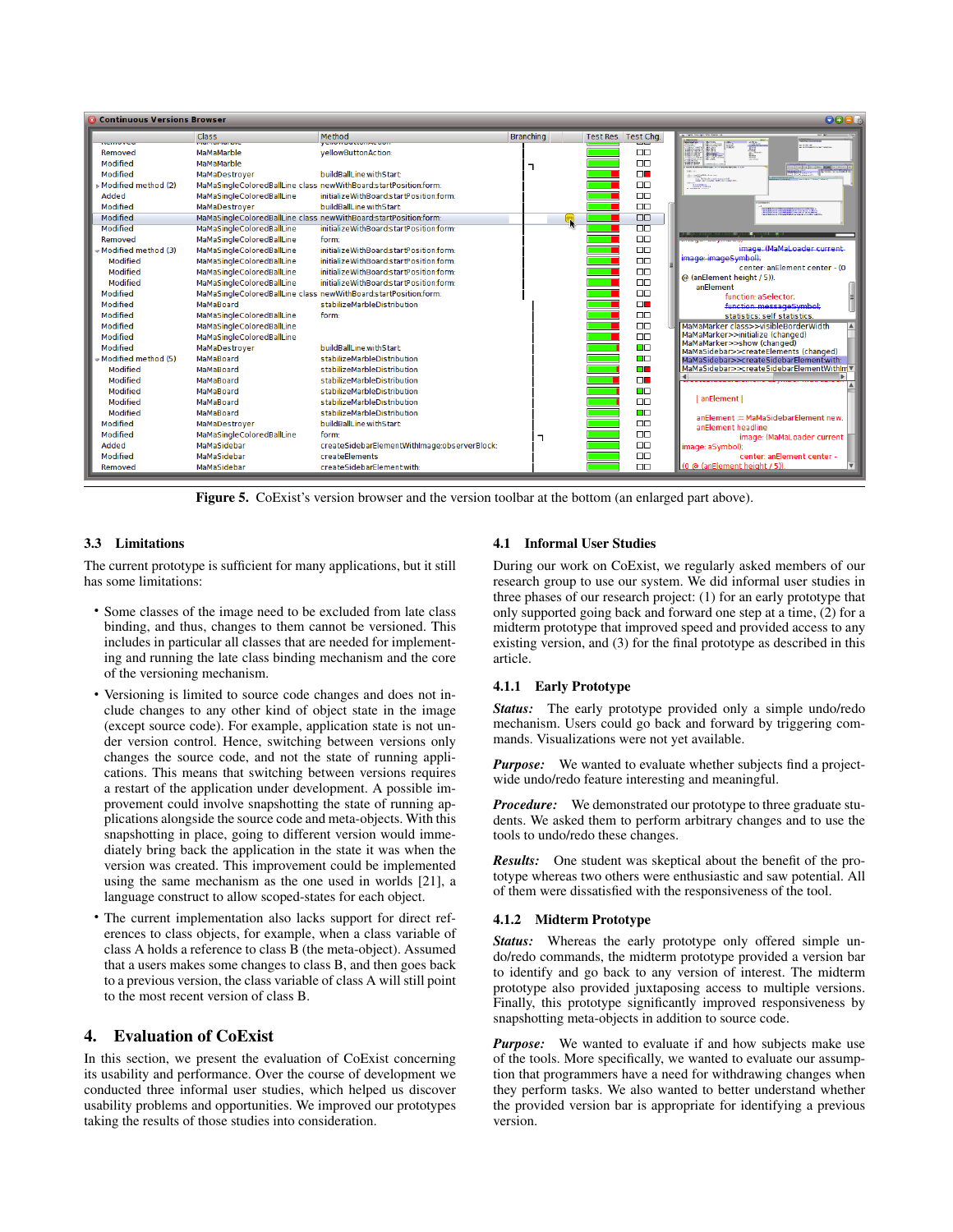*Procedure:* One graduate student, one PhD student, and one postdoc were asked to spend one to two hours improving the design of a 2D puzzle game named MarbleMania, implemented by undergraduate students in the context of a previous lecture. The game worked properly and was covered by 39 unit tests (all of them passing) but implementation showed room for many improvements. At the beginning of the experiment we introduced the game play and gave a conceptual overview of the implementation. Then we asked our subjects to study the source code and to freely refactor the pieces that they felt needed improvement. We encouraged the subjects to implement their ideas as they came to mind without evaluating them mentally. One evaluator sat next to each subject to take notes and to answer questions about the proposed prototypes. We also used screen recording for later analysis.

*Results:* All three subjects went back to a previous state and continued working from there (two subjects went back two times and one subject one time), which supports our assumption that programmers experience the need for withdrawing changes. In addition to that, we discovered that the version bar is inadequate for finding a version of interest, because it lacks an overview of version information. This motivated the creation of the version browser.

This study also highlighted the need for juxtaposing. Two subjects opened a previous version in a separate environment to study aspects of this version. One of them wanted to study a test execution in a previous version. To do this, he opened an additional environment, found the test, opened a debugger, and stepped to the place of interest. This led us to develop the replication feature that allows for re-creating the currently active view for a different version with just one click.

Furthermore, the subjects felt positive about the tools. Even some weeks after the studies, subjects sometimes dropped in and reported a situation where the proposed tools would have helped for their own project.

# 4.1.3 Current Prototype

*Status:* Compared to the midterm prototype, the current prototype includes the version browser (Figure 5), and provides features such as search, highlighting, and grouping.

*Purpose:* The purpose of this study was to evaluate whether the version browser appropriately allows for identifying a previous version of interest (because the version bar turned out to be insufficient in the preceding study).

*Procedure:* We asked two graduate students (different than the ones before) to perform a refactoring we specified on the Marble-Mania game and then to find the version they started with after half an hour of work. To make finding the version harder, immediately before the experiment, we generated a couple of changes so that the target version is not the first item in the list and so that time-based information do not help the subjects.

*Results:* The first subject remembered the source code elements he changed first when he started the refactoring. Because the version browser shows the names of each modified element, the subject was able to find the target version within a few seconds. The second subject produced significantly more changes during the evaluation, which made the task of finding the target version more difficult. As a result, the subject took around 20 seconds to identify the target version. During that period of time, the subject first identified a range of candidate versions and then inspected the details of the associated changes.

### 4.1.4 Discussion

These informal user studies helped us understand the benefits and problems of both our approach and implementation. We understood the need for responsiveness to make the tools attractive. We also discovered the need for the version browser. Indeed, the information presented by the version bar was insufficient to identify a previous version of interest.

### 4.2 Performance

User interface guidelines suggest to stay within two to four seconds for frequent user operations [18, Ch. 10]. Furthermore, the results of our informal user studies suggest that performance characteristics are an important factor for the adoption of the proposed tool support. In the following, we report on several performance evaluations.

*Setup:* As the system under evaluation, we use the Seaside<sup>5</sup> web application framework, because it extends many parts of the Squeak environment, which challenges the current implementation strategy for sharing meta-objects.<sup>6</sup> We artificially created 243 versions by loading 5 consecutive releases (from 3.0.0 to 3.0.4). The entire system including Seaside contains 3,312 classes and 68,950 methods. We used the 4.2 release of Squeak/Smalltalk. All measurements were performed on an Apple MacBook Pro 2.93 GHz Intel Core 2 Duo with 4 GB of RAM.

*Performance of checking out:* Checking out is the action of installing a snapshot into the IDE by copying all meta-objects (as explained in Section 3.2). Checking out requires 1.6 seconds on average, which is below the threshold of 2 seconds.

*Performance of loading:* Loading is the action of updating a working copy to a different version. Updating a working copy can be implemented either by checking out (1.6 seconds) or by applying a set of changes to the current working copy. We use the latter option as an optimization when the target version has few changes with respect to the current one. Using this option, CoExist requires 188 ms to withdraw 30 changes, approximately corresponding to 30-60 minutes of work (according to our experience from the studies). *These results suggest that our implementation of CoExist meets the desired response time.*

*Memory consumption:* CoExist consumes memory to maintain snapshots of source code and meta-objects. The 243 created Seaside versions roughly amount to a day of work (at a rate of 30 versions per hour). CoExist requires 68 MB of memory to maintain snapshots of these 243 versions of Seaside, indicating that the size of each version is less than 300 KB on average. *These results suggest that CoExist uses a reasonable amount of memory.*

*Development slow-down:* In a Squeak environment, applications are executed in the same process as the IDE and thus, IDE performance impacts applications. We measured the overhead that the presence of CoExist in the IDE introduces by timing 10 executions of the 617 Seaside unit-tests: on average, the execution takes 270 ms with CoExist installed and 217 ms without. Using CoExist thus makes executing programs around 1.24 times slower, mostly due to the binding of the class names that must be done at runtime with CoExist. *These results suggests that static class binding (compile/load-time) does not yield a significant performance improvement compared to class binding at run-time. These results also suggests that having CoExist always running does not significantly slowdown the execution of programs.*

 $^5$ http://www.seaside.st

<sup>6</sup> For every change in a class meta-object, each subclass' meta-object needs to be copied to create the new version. The higher in the hierarchy a class is, the more subclasses need to be copied.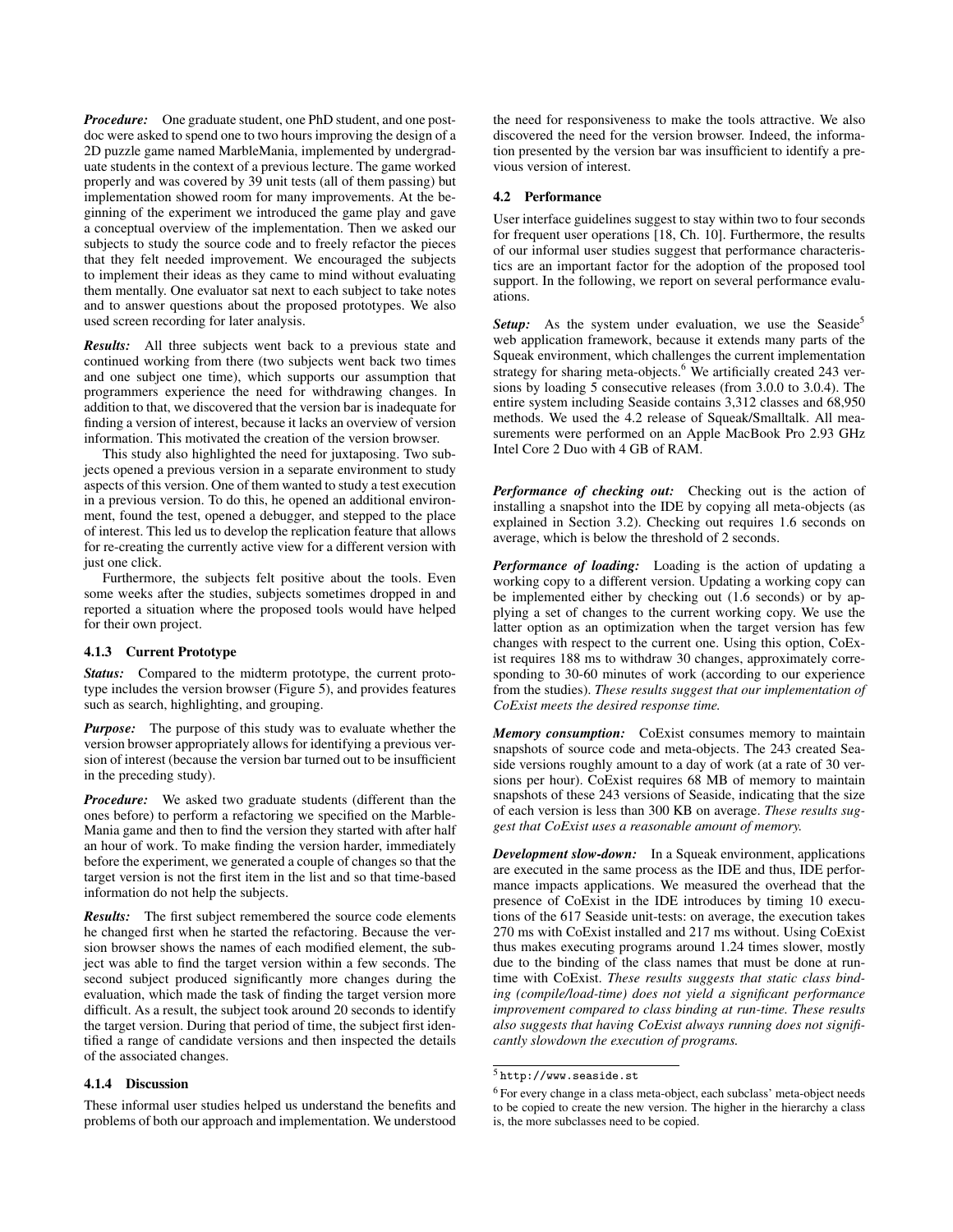This first evaluation of CoExist is promising. The results show that subjects appreciated the tools and even missed them after the experiment. Furthermore, CoExist is fast enough for frequent user operations and only consumes a reasonable amount of memory. We plan to conduct empirical usability studies to identify to what degree our approach helps programmers perform better (get a better design and implement faster).

# 5. Related Work

We discuss the proposed concepts with respect to related approaches and highlight differences.

### 5.1 Versioning

The undo/redo feature of text editors is very convenient for changing recently entered text. However, undo/redo works on the level of characters, which makes going back to a less recent version of a file rather tedious. Mac OS X 10.7 provides the feature to regularly save files without explicit request. It provides visual feedback to support finding a previous version visual.<sup>7</sup> This auto-save feature also allows for juxtaposing the current version with previous ones. Nevertheless, such undo/redo concepts handle files independently of each other, while programming typically involves the manipulation of multiple files. Thus, making undone changes requires the developer to manually apply the undo feature an unknown and different amount of time for each changed.

Version control systems (VCS), which are sometimes referred to or part of configuration management systems (CM), can manage multiple files of a project and allow for reverting all files to a snapshot where they were at a given point in time. Developers can employ a VCS to support withdrawing changes. Either developers snapshot manually from time to time, or they let tools automatically snapshot at regular intervals, for example, after each save operation. However, both approaches exhibit limitations. Using the former approach, developers are required to foresee the future, which remains hard. Developers have to continuously assess the likelihood that a future situation requires to discard changes and to go back to the current state. Unfortunately, this is hard to assess and there will be situations where a developer forgot to snapshot at the most appropriate time. Furthermore, this approach makes it hard to focus on the design task, because a control loop keeps reminding the developer to consider snapshotting now. To overcome these problems, another approach is to snapshot at regular intervals.<sup>8</sup> However, if performed in an unstructured way it easily results in a huge amount data that is hard to browse, because it lacks one of both meaningful meta-information or meaningful commit messages. In contrast, our approach creates versions that contain information such as the kind of change that happened that guide programmers in finding the snapshot they are looking for, even in the presence of many of them.

Orwell [20] is an early VCS / CM that provides both source and object sharing for Smalltalk systems. Compared to other VCS that employ files as the unit of versioning, Orwell manages versions of classes as well as editions of methods and classes among other. Orwell requires class ownership, but provides an owner with a complete development history. The programmer can also work on multiple versions (or releases) of one class. Nevertheless, according to our understanding, Orwell's versioning scheme is scoped to classes. This means, the user cannot easily withdraw changes that span multiple classes and application parts. The Envy system [14], which is based on Orwell, provides baselining as an additional

continuous-version-control

concept. This allows for creating named snapshots of all artifacts involved in a project. In contrast, CoExist continuously creates snapshots of the entire system, so the possibilities for exploring without hesitation are not restricted to scopes such as classes.

Changeboxes [3] is an approach to capture the history of a system and permit the existence of simultaneous versions in a single virtual machine and development environment. Because a Changebox encapsulates a particular change in the history of a system it is possible to use Changeboxes to go back to a particular state of this system. Nevertheless, Changeboxes have not been designed to allow going back and, as a result, doing so is tedious: going back requires finding a Changebox in a tree with no metainformation, creating a branch out of it, giving it a name and a color, closing all code browsers, and opening new ones. Our approach makes going back simpler by automating most of the process and presenting all versions of a system with visual metainformation. Moreover, the Changebox prototype implementation shows an important slowdown when used on a project with close to 2,000 methods: in this setup, the system becomes around 4.9 times slower on average. Contrary to the Changebox prototype, CoExist versions the entire workspace (around 69,000 methods). Still, our approach exhibits only insignificant run-time overhead (a slowdown of only 1.2 on average).

#### 5.2 Change Recording for Software Evolution Analysis

The concept of preserving change information between explicit commits has been first introduced by Robbes and Lanza in [15]. The authors recognized that relying only on traditional, file-based VCS limits the possibilities of software evolution analysis. They have proposed recording fine-grained change information in IDEs (such as method modified, instance variable added), as well as semantic borders drawn by tool supported refactorings. Such dense change information, compared to plain diffs, additionally supports reverse engineering activities. It helps programmers to better understand the current state of a system, or why it has been designed or changed in a certain way. In particular, it supports reasoning about *development sessions* [16] of colleagues and to reconstruct what they have done and how. The implemented prototype called *Spy-Ware* enables programmers to browse the change history ordered by time, and to sort and re-arrange change information. It features support for interactive visualizations to track changes and to reason about statistics. In addition to browsing change history, SpyWare also allows for generating the source code of intermediate development states (by applying or reverting change operations).

The SpyWare approach has been continued, resulting, for example, in tools such as *Replay* [9] and *ChEOPS* [4]. Using *Replay*, programmers can replay change operations, which have been previously recorded in another development session, to better understand the evolution of the code base. A controlled experiment shows a statistically significant improvement in time required to complete software evolution analysis tasks. *ChEOPS* is an IDE prototype implemented to fulfill the needs of Change-Oriented Software Engineering, which is itself an extension of the SpyWare approach. ChEOPS extends SpyWare by managing changes in different levels of granularity or supporting the declaration of intents.

There is an overlap in the needs for software evolution analysis and explore-first programming: both require a detailed record of change information. But compared to our approach, the above mentioned line of work on software evolution analysis has a stronger focus on the recording of changes, their management, and the visual preparation. For example, the corresponding tools allow for tracking changes on a statement level, but also for combining finegrained changes into composite ones, and for declaring the intent of change operations [4]. These and other aspects seem to be meaningful complements to our work. However, instead of recording

 $7$ http://www.apple.com/macosx/whats-new/auto-save.html <sup>8</sup> http://stackoverflow.com/questions/688546/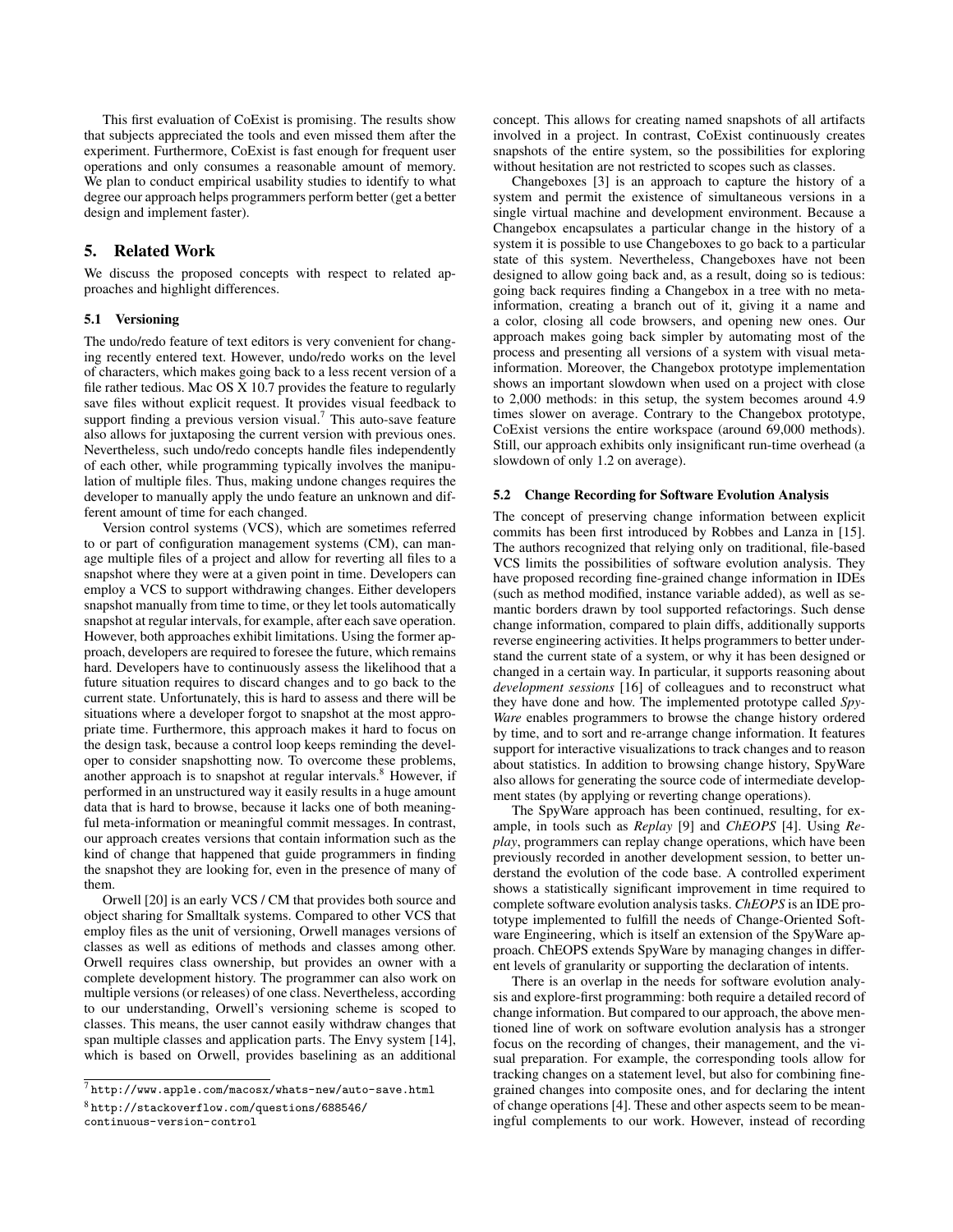change operations, CoExist preserves the artifacts of intermediate development states including both source code and run-time artifacts, thereby avoiding the need for re-generation. Furthermore, in addition to preserving intermediate development states, which is similar to the above mentioned work, CoExist also provides features such as implicit branching, runnings tests in background, or browsing, running, and debugging previous versions in additional *inner* environments next to the current one. Such dedicated tool support is essential for explore-first programming.

Another approach that is close to our work is VPraxis, a language which models the history of source code through commands like "create class Person", and "add field 'name"'.<sup>9</sup> Finding a version of interest can then be done via queries such as "which commit last changed this method?". VPraxis can be attached to a development environment to monitor code changes while programmers are doing them. Except for the unit test results and the refactoringlevel grouping, VPraxis could propose tables such as the one in Figure 5. Nevertheless, VPraxis lacks support dedicated to needs such as withdrawing changes to start over, juxtaposing program versions, or back-in-time impact analysis. Moreover, VPraxis is not integrated in a development environment in such a way that multiple versions can be browsed and edited independently.

#### 5.3 Juxtaposing Versions

Orion is an interactive prototyping tool that allows to compare the impact of multiple changes on a software system [11]. Orion uses models as an abstraction to source code and model transformations as an abstraction to changes. Orion has been implemented to permit the manipulation of very large models including more than 600,000 entities, such as classes and methods. As a result of using abstractions instead of source code, Orion can not be used to execute a previous version of a software system or even study its source code. Moreover, even if Orion's implementation shares some similarities with ours, its goal is inherently different: Orion has been designed for re-engineering changes (such as the removal of dependencies) whereas CoExist target all kinds of source code changes. As a result, CoExist is fully integrated in the development environment and versions are created automatically whereas, with Orion, changes have to be explicitly expressed as a model transformation.

Hartmann and others propose Juxtapose [8], a tool that facilitates the creation and comparison of alternatives through a dedicated code editor. Juxtapose also allows the execution of multiple alternatives in parallel. Nevertheless, Juxtapose is not associated to the history of a software system and thus cannot propose going back or re-assembling changes into incremental improvements.

#### 5.4 Fine-grained Back-in-Time Impact Analysis

There are various approaches that use tests to support fault localization. For example, the continuous testing approach proposes to run tests automatically after each change [17]. Because this approach can only execute tests on the system currently in the development environment, the execution of a test suite is aborted after each change. Nevertheless, it immediately presents the results to the programmer so that he can fix problems as they appear. Co-Exist improves on that by recording the test results and link them to the corresponding changes, which allows for analyzing test results only when it is convenient. In addition, CoExist also supports running (long/acceptance) tests on previous versions.

The Git VCS provides the "git-bisect" command, which uses binary search on a sequence of commits to find the first commit that introduced a bug. CoExist advances this concept by integrating it into the working environment and, more important, by preserving access to all intermediate versions between two explicit commits. Furthermore, CoExist can also run unit tests in the background during development, and it provides support for running newly defined tests on all previous versions.

A continuous integration server monitors commits to a VCS and automatically builds and executes tests on each one [6]. By providing history of test results for every commit, these servers allow for back-in-time impact analysis. Unfortunately, these tools can only provide fine-grained analysis if the commits are themselves fine-grained which requires time and discipline: When the commits contain many changes, the programmers have to study all these changes to locate faults.

#### 5.5 Re-Assembling Changes

Best practices include doing small commits (sometimes qualified atomic or logical) that only affects one aspect of the system to facilitate activities such as going back, fault localization, and reviewing [1]. Using the interactive mode of the "git-add" command can help programmers extracting small commits out of many changes. This command allows programmers to define the boundaries of a commit by selecting a subset of the modified lines in each modified file. Our approach improves on this command by proposing change-level selection instead of line-level selection, by ordering the changes by timestamp, and by support to run tests for the defined increments.

# 6. Summary

We have pointed out limitations of following practices to deal with the risks of changing programs. We have called for *explore-first programming* and argued for the need to preserve immediate access to source code and run-time information of all development states.

We have proposed structured continuous versioning as foundational support. Our approach provides a dense and structured history, and allows for identifying a version of interest fast without requiring programmers to write commit messages. We have presented various tools, built on this foundation, to address the needs of *explore-first programming*. The presented tools make it easy to withdraw a set of selected changes and to recover knowledge by exploring and debugging a previous version next to the current one. Programmers can also defer quality assessment, because Co-Exist allows for running tests regularly for each commit as well as backward in time. We have implemented a prototype in Squeak/Smalltalk, guided by informal user studies. Our studies suggest that users identify a previous version of interest within a few seconds and that they appreciate the tools. We can conclude that *explorefirst programming* is a valuable and feasible alternative to current approaches to deal with the risks of changing programs.

### Acknowledgements

We thank Richard P. Gabriel, Theo D'Hondt and his group, Ralf Lämmel and his group for valuable discussions about the paper's content; Julia Lawall for her detailed comments on a previous version; the various anonymous reviewers of this and previous submissions for pointing out the weaknesses in our presentation; and Felix Geller for joining in hacking the VM adaptation, and Tim Felgentreff for supporting the case study work. We gratefully acknowledge the financial support of the Hasso Plattner Design Thinking Research Program.

#### References

[1] Apache2003SVNBestPractice. Subversion best practices, 2009. URL http://svn.apache.org/repos/asf/subversion/trunk/ doc/user/svn-best-practices.html.

<sup>9</sup> http://harmony.googlecode.com